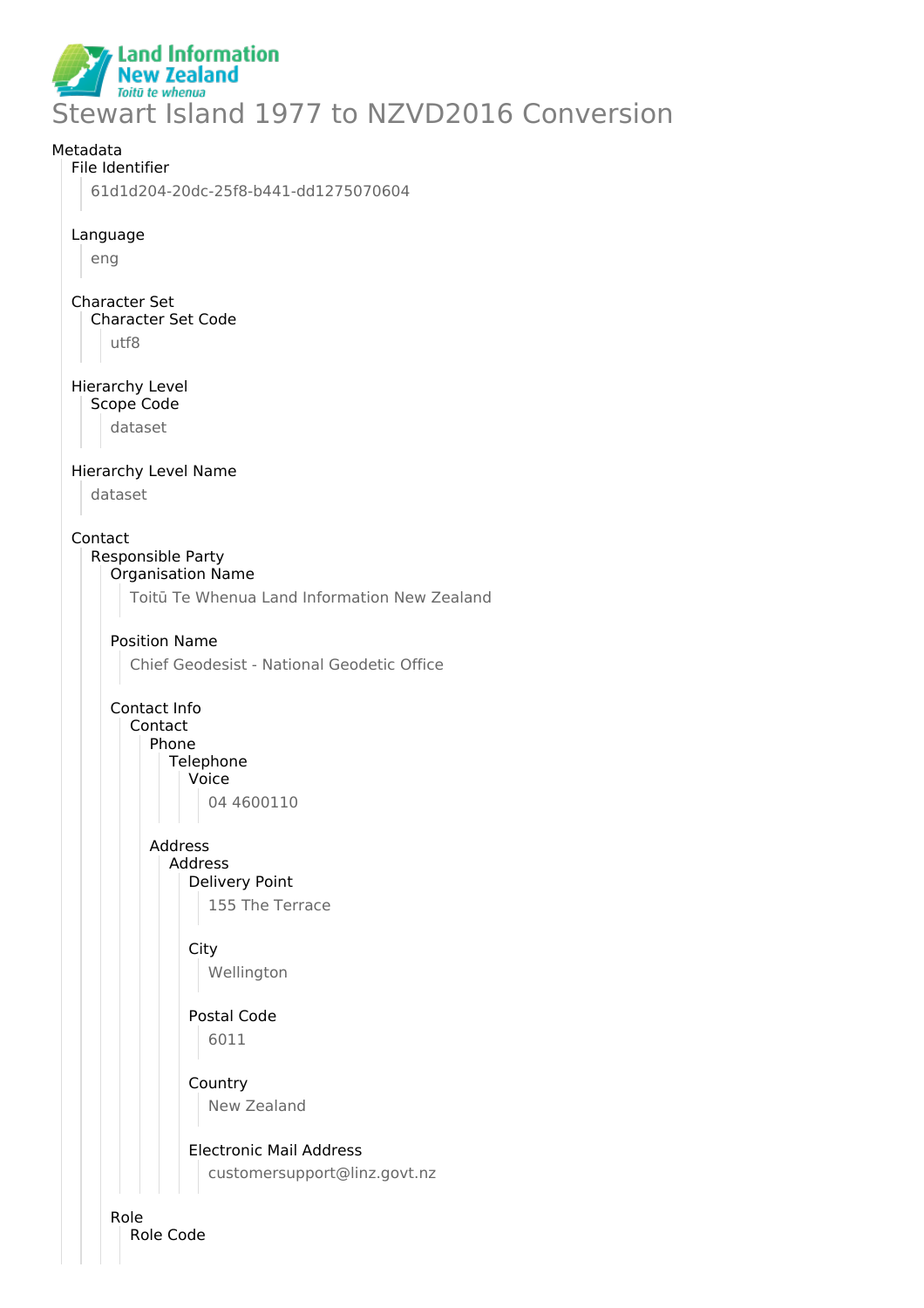author

#### Date Stamp Date

2016-07-29

### Metadata Standard Name

ANZLIC Metadata Profile: An Australian/New Zealand Profile of AS/NZS ISO 19115:2005, Geographic information - Metadata

### Metadata Standard Version

1.1

## Reference System Info

Reference System Reference System Identifier Identifier Code 4167

Identification Info Data Identification Citation Citation

Title

Stewart Island 1977 to NZVD2016 Conversion

Alternate Title

STI77-NZVD2016

Date

Date

Date

### Abstract

The STI77-NZVD2016 grid enables the conversion of normal-orthometric heights from the Stewart Island 1977 local vertical datum to the New Zealand Vertical Datum 2016 (NZVD2016). The conversion value is represented by the attribute "O", in metres. This conversion and NZVD2016 are formally defined in the LINZ standard [LINZS25009](http://www.linz.govt.nz/regulatory/25009). STI77-NZVD2016 is published on a two arc-minute grid (approximately 3.6 kilometres) extending over the benchmarks that nominally define the extent of the Stewart Island 1977 vertical datum (167.2° E to 168.8° E, 46.5° S to 47.5° S). The height conversion grid models the difference between the Stewart Island 1977 vertical datum and NZVD2016 using the LINZ GPS-levelling marks. From the GPS-levelling marks the expected accuracy of STI77-NZVD2016 is better than 18 centimetres (95% Confidence interval). More information on converting heights between vertical datums can be found [on the LINZ website](http://www.linz.govt.nz/data/geodeticservices/coordinate-conversion/converting-between-nzvd2016-nzgd2000-and-local-verticaldatums).

### Purpose

The STI77-NZVD2016 grid enables the conversion of normal-orthometric heights from the Stewart Island 1977 local vertical datum to the New Zealand Vertical Datum 2016 (NZVD2016).

**Status** 

Progress Code completed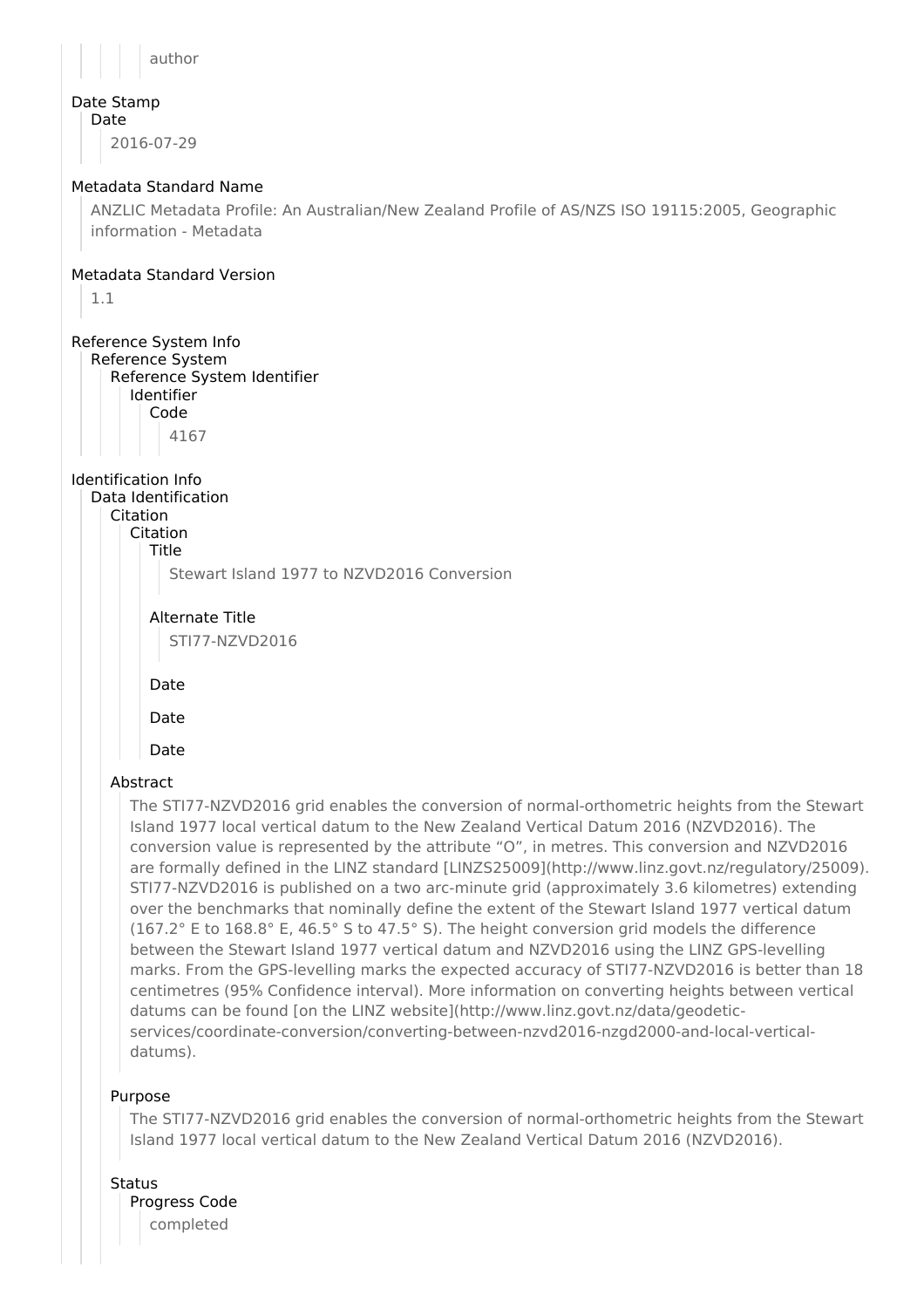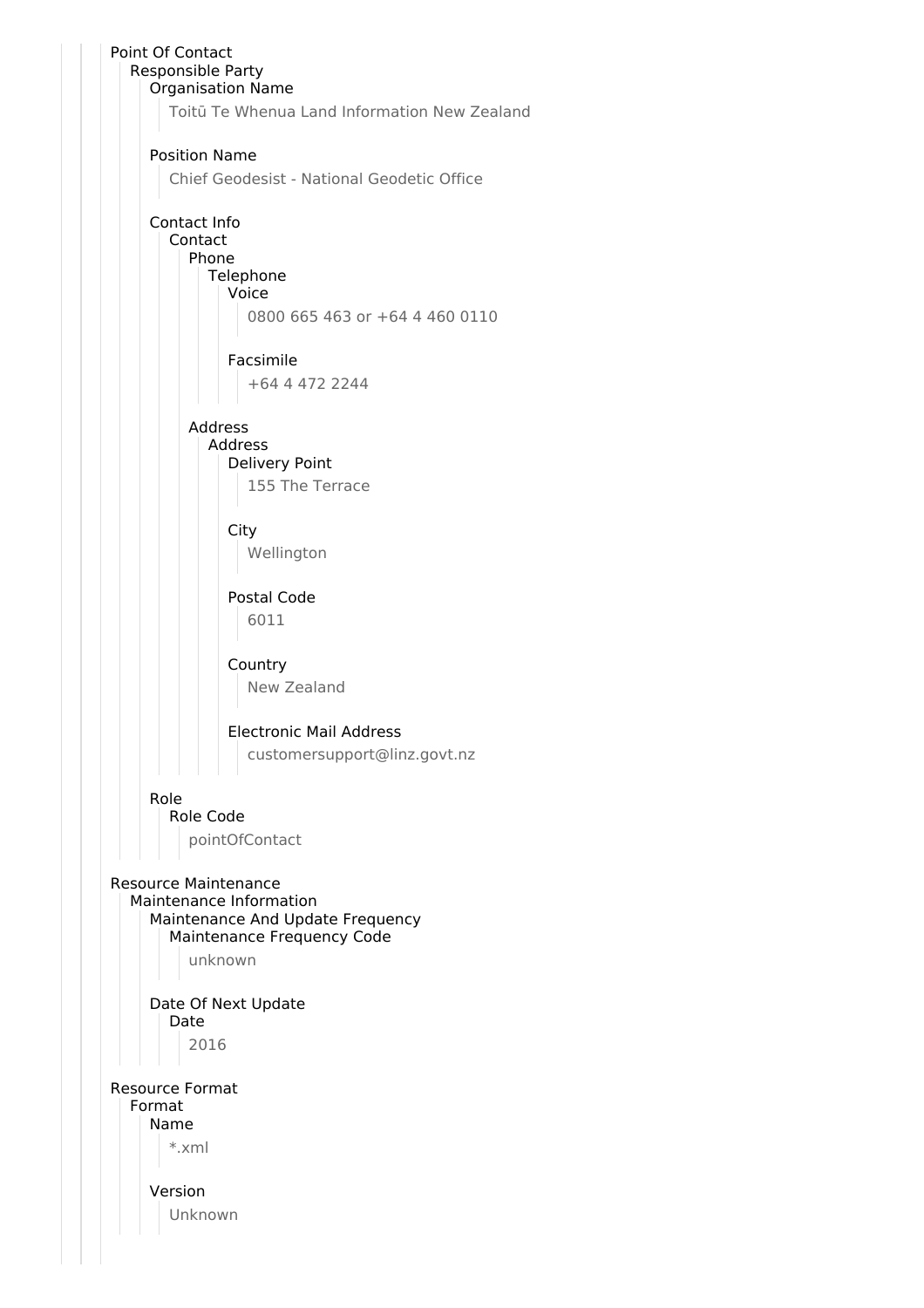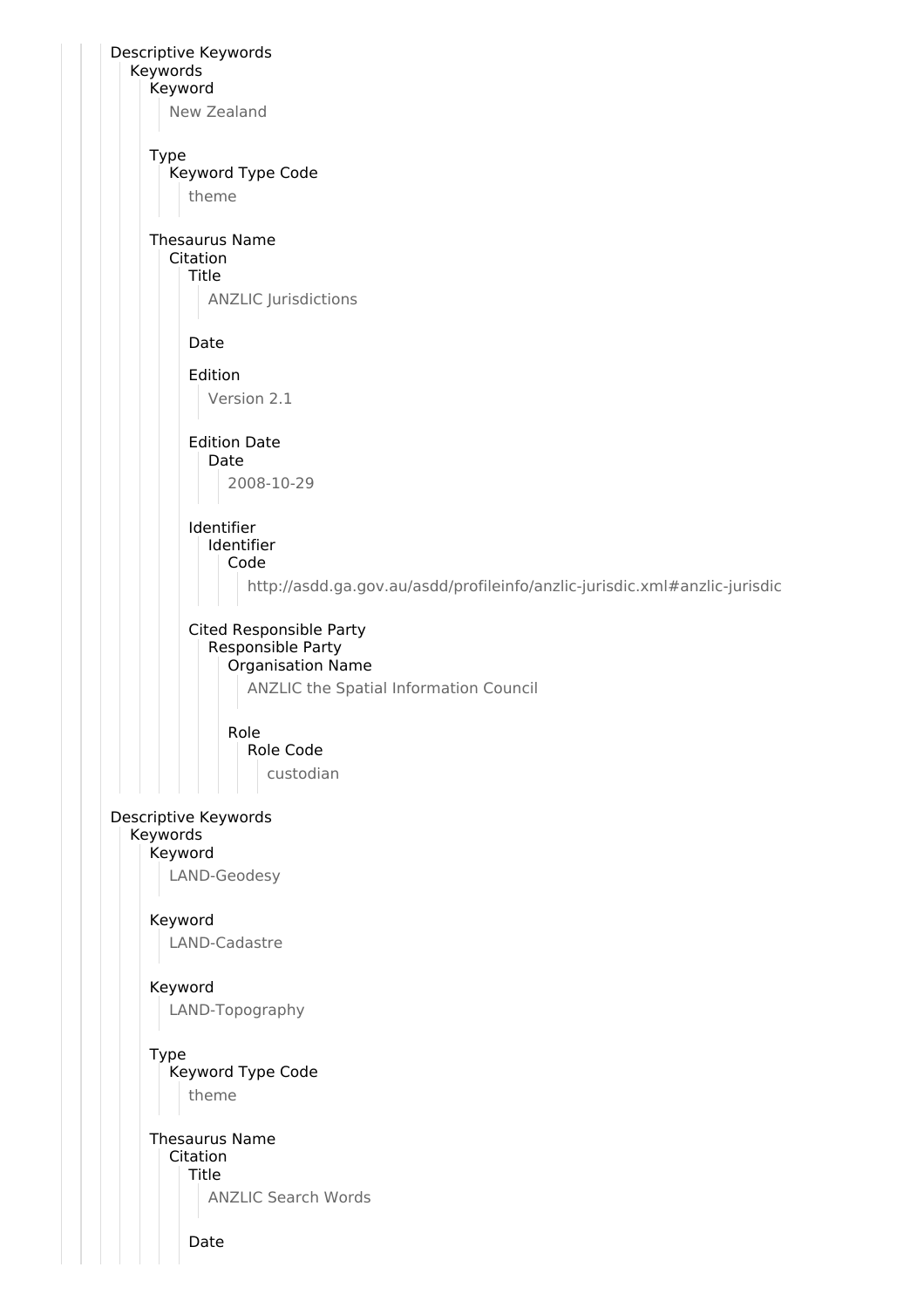

license

Spatial Representation Type Code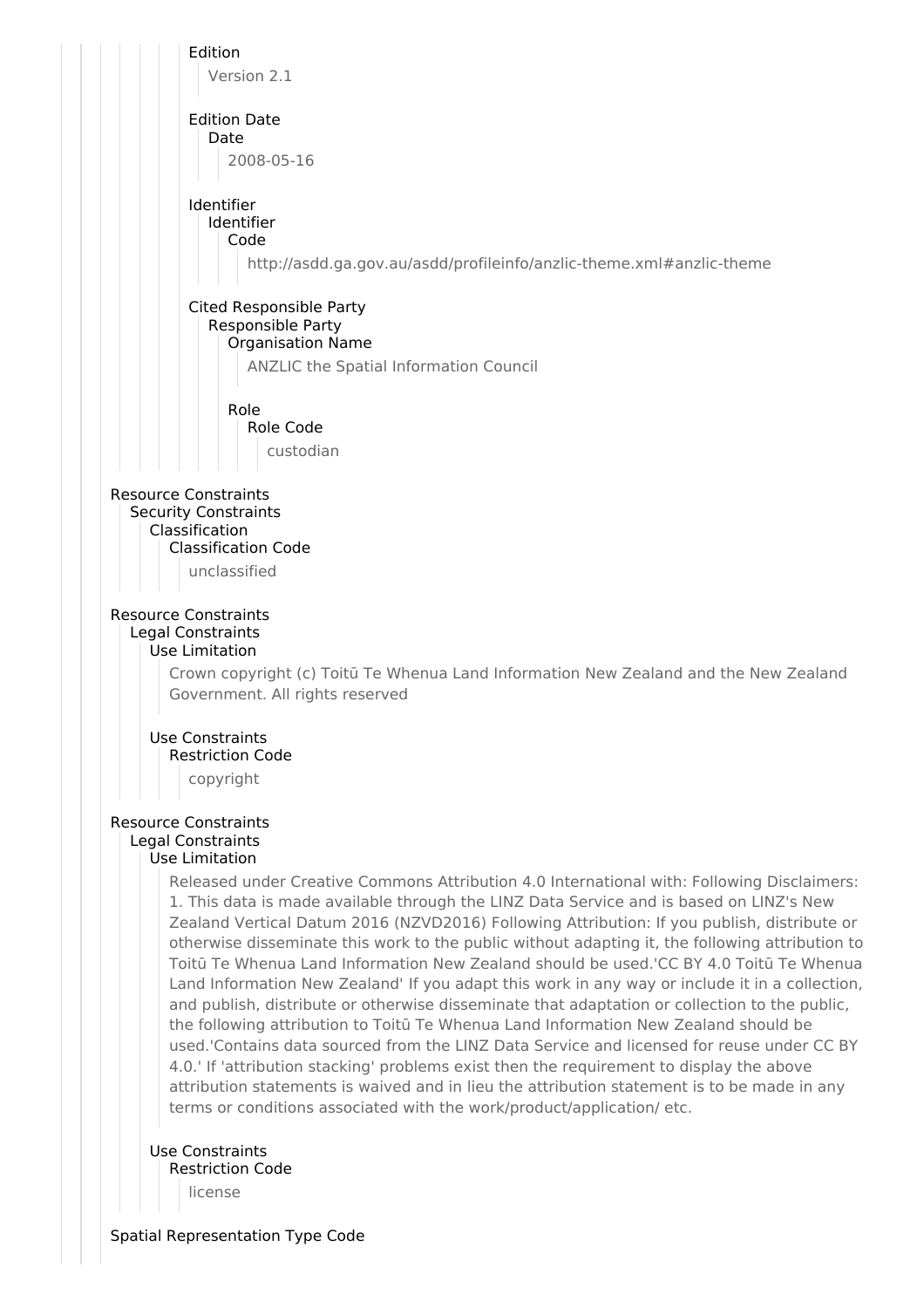